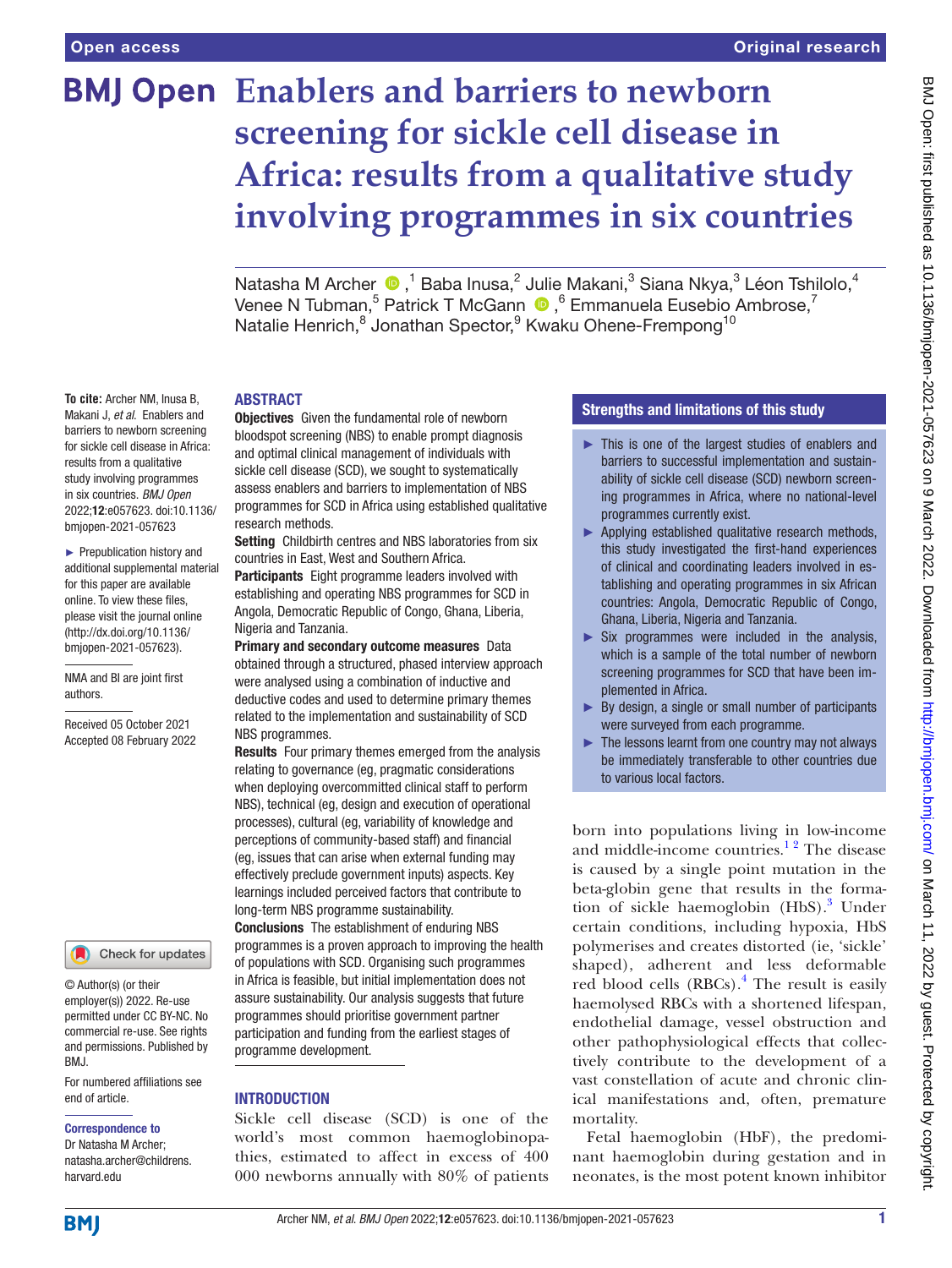of HbS polymerisation. As such, infants with SCD are asymptomatic until HbF levels decline to low levels, typically within the first 6–24 months of life. Early diagnosis prior to the predominance of HbS is critical to allow for provision of early lifesaving interventions. Since SCD cannot be diagnosed by clinical signs at birth, newborn bloodspot screening (NBS) materialised decades ago to be a standard approach in many high-resource countries for identifying babies with SCD before complications develop. $56$  Early detection enables the prompt initiation of parental education and evidence-based preventative care practices that include penicillin prophylaxis and pneumococcal vaccination.[7 8](#page-8-4)

In the 1980s, a randomised, placebo-controlled trial in the USA confirmed the efficacy of penicillin prophylaxis in significantly reducing incidence of and mortality due to *Streptococcus pneumoniae*, the leading cause of death in young children with SCD.<sup>[5](#page-8-3)</sup> Evidence from that study provided the impetus for the US National Institutes of Health Consensus Development Conference on Newborn Screening for SCD and Other Hemoglobinopathies to recommend that all babies born in the USA be screened for SCD.<sup>[9](#page-8-5)</sup> In the USA, where universal NBS for SCD (ie, testing newborn babies within the first few weeks after birth) has existed in all 50 states since 2006, NBS is largely acknowledged to be among the most important factors leading to high rates (well over 90%) of survival into adulthood. $5^{10\bar{1}1}$  Universal screening for SCD now constitutes national policy in the USA, Brazil, UK, Germany, Spain, the Netherlands and Malta; $12-15$  longstanding NBS programmes have also been in place in other parts of Europe, Jamaica, Ghana and Canada[.13 16 17](#page-9-1) Targeted screening of newborns (eg, according to ancestry) is implemented in some regions but has been shown to be less effective compared with universal screening at identifying infants with disease and preventing deaths. $18$ 

The vast majority of people with SCD globally are born in Africa, where up to 2% or more of births are reported to be affected in some regions, contributing silently but significantly  $(8\%-16\%)$  to under 5 years of age mortality in high burden countries.<sup>19–21</sup> While no country in Africa has yet implemented policies for universal screening, various national NBS programmes for SCD have been organised, and with heightened awareness about the impact of the disease, there is optimism for increased progress in the future.<sup>19 20 22–26</sup> In this context, we sought to characterise the enablers and challenges to conducting NBS for SCD based on the experiences of previous and ongoing programmes. Specifically, we assessed programmes in Angola, Democratic Republic of Congo (DRC), Ghana, Liberia, Nigeria and Tanzania[.19 20 23–25 27](#page-9-3) Using established qualitative research methods, $28-30$  we conducted semi-structured interviews with clinical and coordinating leaders involved in each programme and extracted key messages to codify main lessons learnt. This analysis is envisioned to be a resource for patients, clinicians, policy-makers and other stakeholders seeking to improve health systems relating to NBS for SCD in Africa

and other limited resource settings globally where SCD occurs in high prevalence.

# **METHODS**

# Study design

We conducted a qualitative descriptive study that incorporated data from semi-structured interviews with individuals who were responsible for, or significantly involved in, the design and implementation of NBS programmes for SCD in an African country (hereafter referred to as 'participants').<sup>31</sup> The purpose of the interviews was to describe the process for designing and implementing the programmes, identify enablers and challenges, and elicit lessons learnt in order to facilitate a concise summary of learnings that could be used to inform future SCD NBS programmes. Additionally, participants provided background information about their programme by email in advance of their interview. If a participant did not provide the information prior to their interview, then these questions were asked at the start of the interview. See [online](https://dx.doi.org/10.1136/bmjopen-2021-057623)  [supplemental materials](https://dx.doi.org/10.1136/bmjopen-2021-057623) for the background questions and interview guide.

Interviews were conducted in two phases. The first phase included four participants (representing programmes in Ghana, Angola, DRC and Liberia), who answered a comprehensive set of questions about their programmes. Interviews were transcribed, coded and analysed after the first phase of data collection. From this analysis, the study team identified aspects of SCD NBS programme that warranted deeper exploration either because they emerged as critical to the success of the programme or because they were characterised by variability that prompted deeper investigation across programmes. The latter included aspects of the programme that were subjective (eg, cultural attitudes toward SCD) as opposed to mechanistic (eg, the type of test used to screen for SCD). The second phase included two participants (representing programmes in Nigeria and Tanzania), who answered questions on the topics determined in phase 1 that required further discussion. By limiting the number of questions asked in the second phase, the study team was able to conduct deeper exploration of each of the topics. The findings from phase 2 supplemented the results from the corresponding topics in phase 1. The results from the two phases were analysed together to identify key learnings for the establishment and maintenance of SCD NBS programmes in Africa.

#### Patient and participant involvement

Patients were not involved in this study. Participants were identified by study members as programme leaders after reviewing publications related to SCD NBS in African countries. Participants were recruited by email. During the recruitment, all participants confirmed that they were programme leaders and they reported various levels of public engagement in their respective countries. All participants were invited to review the results and to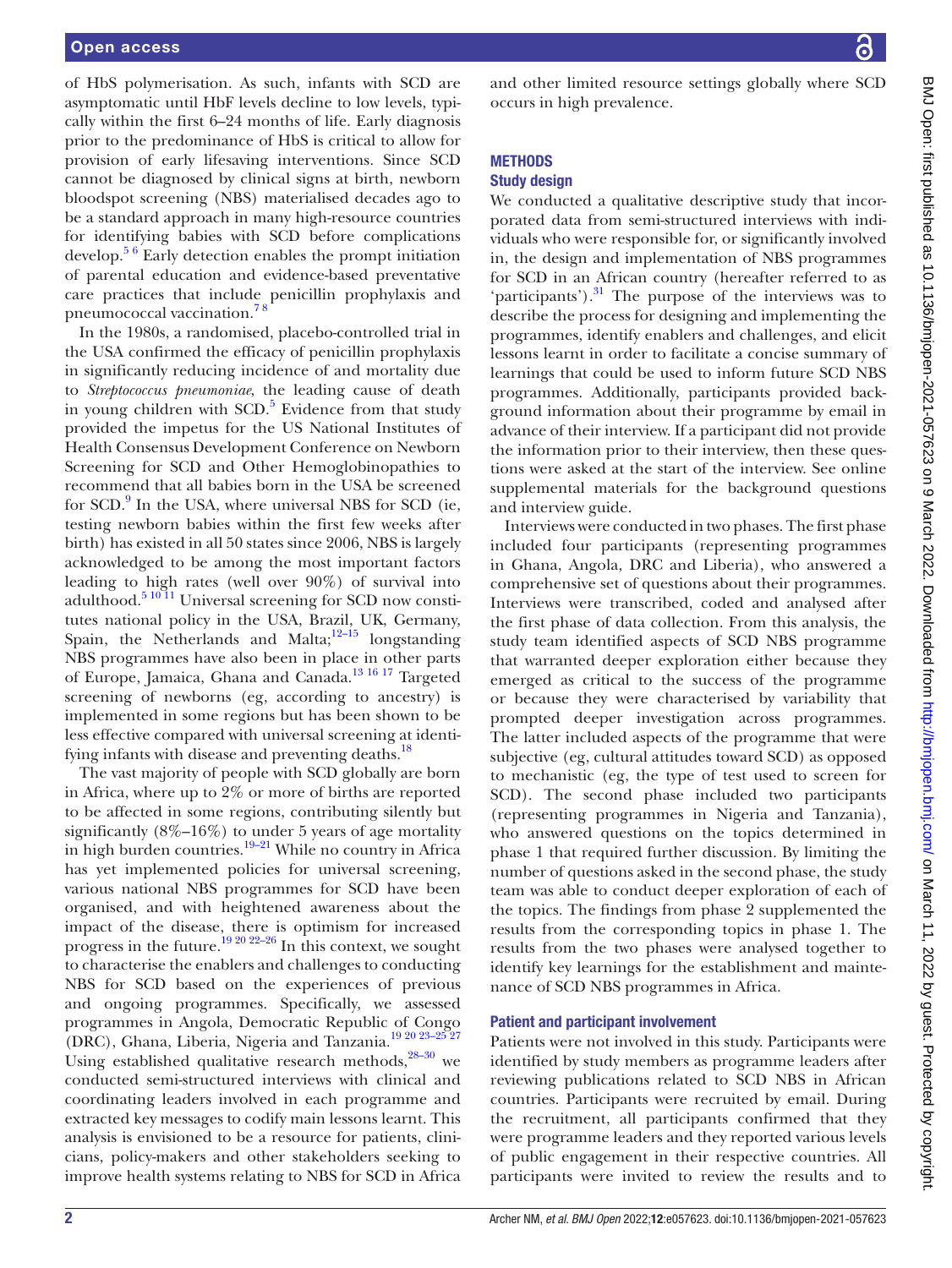contribute to identifying key messages and implications of the results, clarify or correct any information from their interviews, and co-author the resulting manuscript (ie, in alignment with a form of 'member checking' described in the literature). $32$  One participant was also a study member (KO-F). This study member was not involved in the coding, analysis or preliminary interpretations of the data to minimise the risk that this study member's own experiences would bias the results.

## Interview guide

We designed the interview guide to gain insight into how participants developed, implemented and, when applicable, sustained their programme. The team's qualitative researcher (NH) led the creation of the interview guide with input from a study team member with extensive knowledge about SCD newborn screening programmes in Africa (KO-F) and from study team members with general expertise about SCD (JS and NMA). Collectively, the study team identified the key steps of establishing and implementing a screening programme as well as other factors that were likely to impact the success of the programme. These high-level topics included: programme partners, planning the programme, launching the programme, logistics of day-to-day operations, establishing and running the laboratory, patient notification and follow-up, funding and costs, programme disposition and perceptions of the programme by families of newborns. The interview guide was piloted with a member of the study team (KO-F) for clarity, flow and duration. Minor revisions to the interview guide were made based on his feedback and his responses were included in the dataset.

# Data collection and analysis

Participants were interviewed one time for approximately 1 hour. Phase 1 interviews took place between October 2017 and December 2017. Phase 2 interviews took place between July 2019 and September 2019. All interviews were conducted by phone, audio recorded and transcribed verbatim. Phase 1 interviews were conducted by the qualitative specialist on the team (NH), who received training on SCD-specific content from the other team members and studied relevant literature to become additionally familiar with the topic. Phase 2 interviews were conducted by a team member with content expertise who had prior interviewing experience (JS).

We performed a thematic analysis of the interviews using a coding scheme developed with a combination of inductive and deductive codes. In phase 1, coding was performed in NVivo (QSR) and the content from each code was summarised in a table, including key quotes and identification of key findings. Key findings were used to identify areas that required more in-depth exploration during the second phase of data collection. Phase 2 interviews were analysed by directly adding key findings into the summary tables from phase 1. Results were shared with

the participants for feedback and, if needed, corrections, clarifications and the addition of missing information.

# RESULTS

# Study sample

The study involved data collection relating to NBS programmes in six countries in Africa [\(figure](#page-3-0) 1) with representation from West Africa (Ghana, Liberia and Nigeria), Central Africa (Angola and DRC) and East Africa (Tanzania). Participants were based at academic institutions and professional societies; many had worked in conjunction with government agencies and external collaborators. The planning period before the initiation of screening ranged from approximately 9 months to 4 years, and the duration of screening ranged from 21 months to 25 years. The number of birth centres involved in the NBS programmes ranged from 1 to approximately 250. Most programmes are ongoing in some capacity, although several with reported periods of inactivity due to various operational challenges as described below.

# Qualitative findings

Four primary themes emerged in the analysis relating to (a) structure and governance; (b) technical aspects; (c) culture and (d) finances. Within these four main themes, we identified 12 subthemes that are summarised in [table](#page-4-0) 1 and described below. A summary of major lessons learnt/ recommendations is provided in [table](#page-5-0) 2.

# Primary theme I: structural and governance aspects

The role of national health authorities was universally felt to be a critical determinant of success. Government entities, including Ministries of Health and/or other national health service delivery units, were involved in each of the programmes with a level of engagement that ranged along a continuum from passive (eg, conceptual 'support' of the programme and allowance to proceed without allocating new resources) to active (eg, recognising the NBS programme as a core part of the health system and providing clinical staff and other resources to maintain its continuity). While in several countries the government was involved from the early stages of NBS programme design, in no country was the government, the initial actor, involved in establishing the NBS programme. Programmes that continued beyond a 'pilot' phase ascribed government involvement as a key enabler; likewise, programmes that met with challenges in achieving long-term sustainability pointed to a lack of government ownership as a main reason.

All participants reported the topic of programme structure and governance to be an essential consideration. Programmes were each championed by clinician-led teams with specialised expertise in caring for patients with SCD. All programmes focused mainly on births taking place in public health facilities (ie, government operated); private sector birth centres were less commonly included. Clinical and ancillary staff (eg, midwives and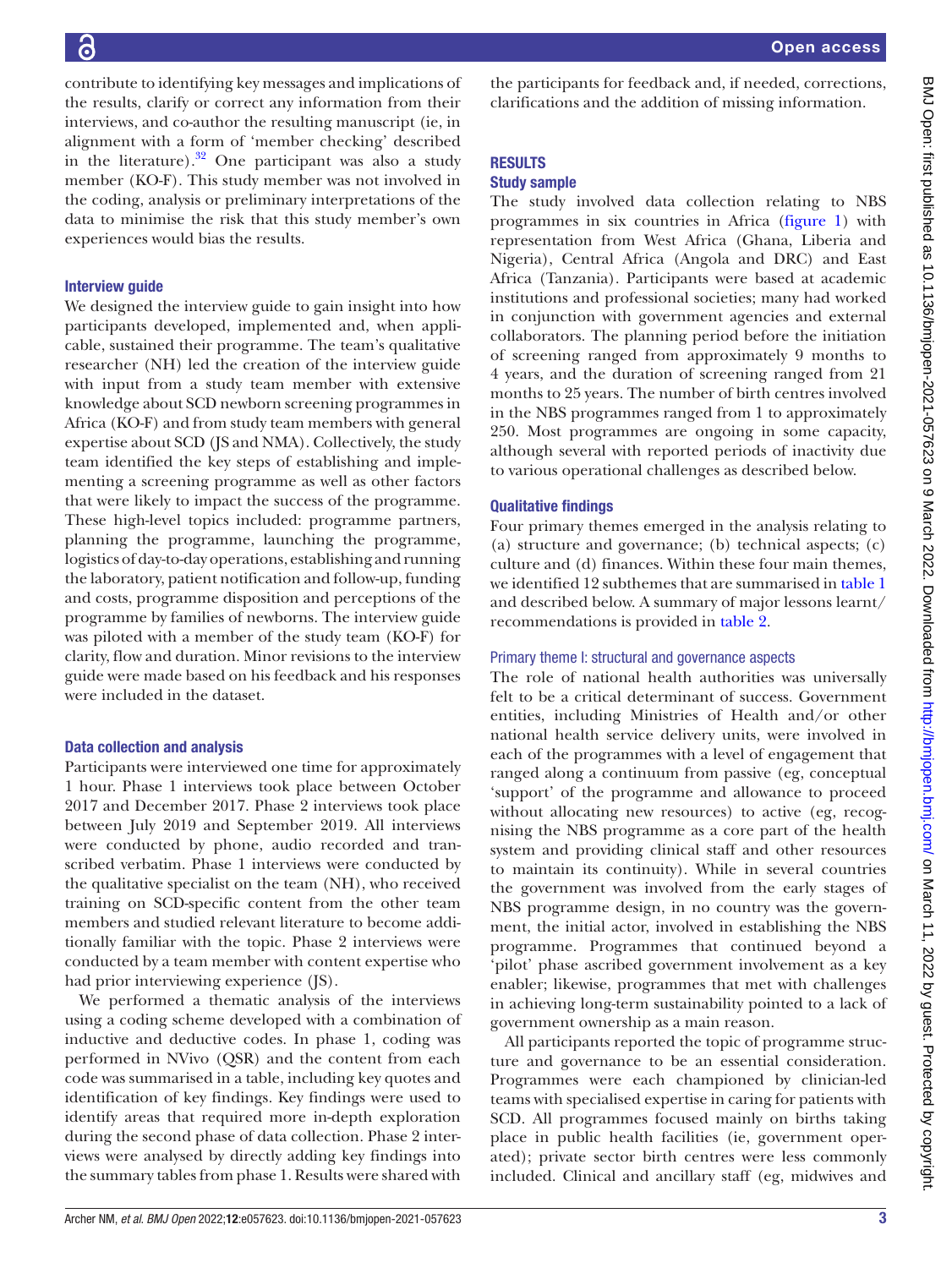Country (approximate population size and total births): Liberia (population 5 million: 165,000 annual births)

Province or city where the program took place (approximate population size and total births): Greater Monrovia (population 1 million; 33,000 annual births)

Approximate planning period and duration of screening: 2 years planning beginning 2010; 21 months screening

Number of birth centers involved at any stage in the duration of the program: 1

Timing of screening: In the days following birth

Approximate numbers of babies screened: 3,986

Location of laboratory and laboratory screening method: Noguchi Memorial Institute for Medical Research, University of Ghana, Legon: initial screening method: testing by IEF

Main partners involved: Thrasher Research Fund: Boston Children's Hospital; John F. Kennedy Hospital, Monrovia

Status (2021): Screening paused due to Ebola epidemic and limited Jean-off Containing to resume screening with support from ASH<br>funding; planning to resume screening with support from ASH

Country (approximate population size and total births): Ghana (population 30 million: 870,000)

Province or city where the program took place (approximate population size and total births): Mainly Kumasi and surrounding districts (population 3.3 million; 96,000 annual births) and one site in Accra (population 2.5 million: 73,000 annual births)

Approximate planning period and duration of screening: 4 years planning beginning 1991; 25 years .<br>eening

Number of birth centers involved at any stage in the duration of the program: 39

Timing of screening: In the days following birth: if missed, then at the first well-baby visit (approximately 2-4 weeks of age)

Approximate numbers of babies screened: 523,159 as of June 30th 2020

Location of laboratory and laboratory screening method: Noguchi Memorial Institute for Medical Research, University of Ghana, Legon Accra; IEF for screening and HPLC for confirmatory testing (however, unaffordability of HPLC reagents led to testing by IEF only)

Main partners involved: Sickle Cell Foundation of Ghana: US National Institutes of Health: Ghana and Brazilian government; Pfizer (supporting NBS at Korle Bu Teaching Hospital, Accra, since 2017); ASH CONSA (supporting 37 Military and Greater Accra Regional Hospitals since Dec 2020)

Status (2021): Active; reduced funding has forced reduction in screening sites (to 6 in 2021)

Country (approximate population size and total births): Angola (population 32 million; 1.3 million annual births)

Province or city where the program took place (approximate population size and total births): Luanda Province (population 7 million; 287 annual births) and Cabinda Province (population 800,000; 33,000 annual births)

Approximate planning period and duration of screening: 1-2 years planning beginning 2011; 10 years screening

Number of birth centers involved at any stage in the duration of the program: Initially 2 large maternity hospitals in Luanda province with expansion to 22 health centers with maternity wards in Luanda and Cabinda province

Timing of screening: In the days following hirth

Approximate numbers of babies screened: 485.955

Location of laboratory and laboratory screening method: Centralized laboratory within the public pediatric hospital in Luanda utilizing IEF

Main partners involved: Texas Children's Hospital, Angola MoH, Chevron corporation

Status (2021): Paused: Chevron and Texas Children's funding/support completed in June 2020; MoH working to transition to public ownership

Country (approximate population size and total births): Democratic Republic of Congo (population 87 million; 3.6 million annual births

Province or city where the program took place (approximate population size and total births): Mainly Kinshasa (population 17 million; 697,000 annual births) and also involving 3 additional provinces: Bas Congo, Kasai, Katanga (total population 14.3 million; 586,000 annual births)

Approximate planning period and duration of screening: 2 years planning beginning 2005; 14 years screening Number of birth centers involved at any stage in the duration of the program: 262

Timing of screening: In the days following birth, in children under age 5 in tandem with an immunization program, or when newly diagnosed patients required transfusion

Approximate numbers of babies screened: Greater than 180,000 newborns and a total of more than 230.000 young children

Location of laboratory and laboratory screening method: Centre Hospitalier Monkole/Centre de Formation et d'Appui Sanitaire (CEFA) in Kinshasa and an antenna laboratory in Lubumbashi/ Katanga; IEF for screening and capillary electrophoresis for confirmatory testing

<span id="page-3-0"></span>Main partners involved: Centre Hospitalier Monkole/Centre de Formation et d'Appui Sanitaire (CEFA); European Union; Agence Française de Développement (AFD), DGD Coppération Belge; Pierre Fabre Foundation; Association for Cultural, Technical, and Educational Cooperation/Belgium (ACTEC) ; Institut Européen de Coopération et de Développement/France (IECD) ; Instituto per la Cooperazione Universitaria, Italy (ICU) Status (2021): Reduction of screening due to lack of funding

Figure 1 Location and characteristics of included programmes. Programme data provided by country participant(s) who were interviewed. Reference for demographic data: World Bank. Map design credit: Mapchart.net. ASH, American Society of Hematology; CONSA, Consortium on Newborn Screening in Africa; HPLC, high-performance liquid chromatography; IEF, isoelectric focusing; MoH, Ministry of Health; NGO, non-governmental organisation; NHS, National Health Services.



Country (approximate population size and total births): Nigeria (population 201 million; 7.6 million annual births) Province or city where the program took

place (approximate population size and total births): Kaduna (population 1.1. million; 42,000 annual births), Katsina (population 505,000; 19,000 annual births), and Abuja (population 1.2 million; 46,000 annual births)

Approximate planning period and duration of screening: 9 months planning beginning 2010; 18 months screening

Number of birth centers involved at any stage in the duration of the program: 4

Timing of screening: Ranged from the days

following birth to 6 months of age Approximate numbers of babies screened: 660

Location of laboratory and laboratory

screening method: Abuja-Zankli Medical Centre (private hospital): HPLC (Classic model)

Main partners involved: Kafanchan and Zankli Medical Centre (Abuja), Guy's and St Thomas NHS Trust, UK; Michigan State University, US: NGO Fantsuam Foundation

Status (2021): Re-starting with EU funded project (African Research and Innovative Initiative for Sickle cell Education and ASH CONSA)

Country (approximate population size and total births): Tanzania (population 58 million; 2.1 million annual births

Province or city where the program took place (approximate population size and total births): Dar-es-Salaam (population 4.4 million; 163,000 annual births) and Mwanza (population 2.8 million; 104,000 annual births)

Approximate planning period and duration of screening: 1 year planning beginning 2015; 24 months of screening

Number of birth centers involved at any stage in the duration of the program: 3

Timing of screening: In the days following birth

Approximate numbers of babies screened: 6,000

Location of laboratory and laboratory screening

method: Muhimbili University of Health and Allied Sciences, Dar es Salaam, Tanzania; Isoelectric focusing and HPLC

Main partners involved: Muhimbili University of Health and Allied Sciences

Status (2021): Active through research activities (Fogarty K43 Emerging Global Leader Award and the Sickle Pan African Research Consortium) and health projects (ASH CONSA)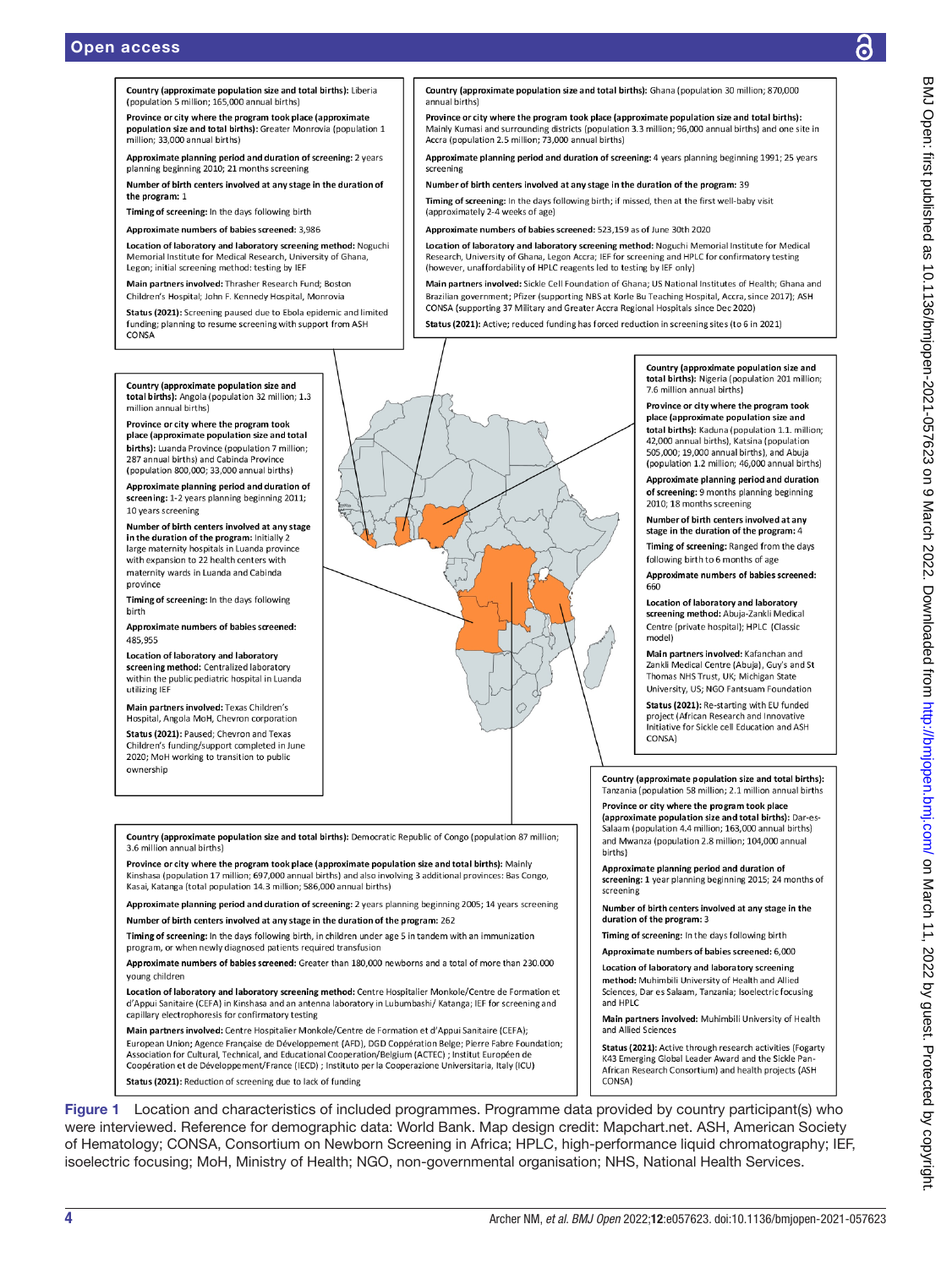| Theme: programme structure and governance<br>▲<br>Health authority<br>endorsement | Core concept                                                                                                                                                                                   | Principal stakeholders                                                                                                                                                                                                                                               | Enablers                                                                                                                                                                                                                                                                     | Challenges                                                                                                                                                                                                                                                                                                                                                                                   | Examples                                                                                                                                                                                                                                                                                                                                                                                                                                                         |
|-----------------------------------------------------------------------------------|------------------------------------------------------------------------------------------------------------------------------------------------------------------------------------------------|----------------------------------------------------------------------------------------------------------------------------------------------------------------------------------------------------------------------------------------------------------------------|------------------------------------------------------------------------------------------------------------------------------------------------------------------------------------------------------------------------------------------------------------------------------|----------------------------------------------------------------------------------------------------------------------------------------------------------------------------------------------------------------------------------------------------------------------------------------------------------------------------------------------------------------------------------------------|------------------------------------------------------------------------------------------------------------------------------------------------------------------------------------------------------------------------------------------------------------------------------------------------------------------------------------------------------------------------------------------------------------------------------------------------------------------|
|                                                                                   |                                                                                                                                                                                                |                                                                                                                                                                                                                                                                      |                                                                                                                                                                                                                                                                              |                                                                                                                                                                                                                                                                                                                                                                                              |                                                                                                                                                                                                                                                                                                                                                                                                                                                                  |
|                                                                                   | operational success and<br>core health systems<br>incorporation into<br>is fundamental to<br>government and<br>Endorsement by<br>sustainability                                                | and other local health<br>ministries of health<br>Governments,<br>authorities                                                                                                                                                                                        | Government involvement from<br>facilitates national 'ownership'<br>by national health authorities,<br>plans for financial investment<br>the start, in particular with<br>routine healthcare delivery<br>of NBS programmes and<br>rational integration with<br>processes<br>▲ | communication and implementation<br>Small-scale 'pilot' programmes can<br>concept but may risk sustainability<br>be useful for establishing proof-of-<br>Non-clear or unclear involvement<br>of government risks prioritisation<br>buy-in from national government<br>challenges if they do not involve<br>authorities from the outset<br>uncertainties, ineffective<br>challenges<br>▲<br>▲ | the programme conceptually, financial investment<br>In Ghana, support from Ashanti local government<br>private sector partner and the motivation of MoH<br>programme design from the start and supported<br>to launch the programme was received from a<br>to fund the programme long term was unclear<br>In Angola, while the MoH was involved in the<br>is recognised to be a main factor in the<br>programme's 25+ year duration<br>▲<br>▲                    |
| Theme: technical                                                                  |                                                                                                                                                                                                |                                                                                                                                                                                                                                                                      |                                                                                                                                                                                                                                                                              |                                                                                                                                                                                                                                                                                                                                                                                              |                                                                                                                                                                                                                                                                                                                                                                                                                                                                  |
| Workflow<br>mapping                                                               | follow-up) must be fully<br>transfer to laboratories,<br>Optimal workflows (eg,<br>integrated with local<br>that involve sample<br>testing and patient<br>collection, sample<br>health systems | Programme leaders,<br>coordinators, health<br>workers, laboratory<br>staff and families                                                                                                                                                                              | Programme design conducted<br>iterative refinement after initial<br>local settings and may require<br>in collaboration with all local<br>Recognition that workflows<br>will need to be tailored to<br>implementation<br>stakeholders<br>▲                                    | comprehensive care programmes is<br>recognised as a common challenge<br>results notification and to enrol in<br>Follow-up with patients for<br>across programmes<br>▲                                                                                                                                                                                                                        | integrated with the laboratory and coordinated by<br>results and referral for medical care; activities are<br>the dedicated staff at the Sickle Cell Foundation<br>In Ghana, the Ghana Health Service (GHS) staff<br>of sample collection to counselling families on<br>conducts most activities along the spectrum<br>of Ghana<br>▲                                                                                                                             |
| Theme: cultural                                                                   |                                                                                                                                                                                                |                                                                                                                                                                                                                                                                      |                                                                                                                                                                                                                                                                              |                                                                                                                                                                                                                                                                                                                                                                                              |                                                                                                                                                                                                                                                                                                                                                                                                                                                                  |
| Δ<br>engagement<br>Community                                                      | fundamental to screening<br>Family participation is<br>and follow-up                                                                                                                           | Programmes leaders,<br>organisations and<br>families, patient<br>support groups<br>coordinators,                                                                                                                                                                     | understand the importance of<br>NBS and following up in the<br>event of positive screening<br>Providing education about<br>SCD can help families to<br>esults<br>▴                                                                                                           | routine healthcare visits since babies<br>are asymptomatic in early infancy<br>test results or fail to follow-up for<br>Families may not believe positive<br>SCD is stigmatised in many<br>communities<br>▲                                                                                                                                                                                  | Newborn screening, similar to immunisation was<br>described as a 'silent' public health activity that,<br>necessary as long as the structures are in place<br>when successful, works in the background to<br>specific ongoing engagement was often not<br>engagement to be helpful at initiation, but<br>Some programmes described community<br>help keep the population healthy<br>for programme implementation.                                                |
| Theme: funding                                                                    |                                                                                                                                                                                                |                                                                                                                                                                                                                                                                      |                                                                                                                                                                                                                                                                              |                                                                                                                                                                                                                                                                                                                                                                                              |                                                                                                                                                                                                                                                                                                                                                                                                                                                                  |
| government<br>Role of                                                             | NBS must be prioritised<br>by government in order<br>to assure long-term<br>sustainability                                                                                                     | and other local health<br>Ministries of Health<br>Governments,<br>authorities                                                                                                                                                                                        | national 'ownership' of NBS<br>programmes and financial<br>Government involvement<br>from the start facilitates<br>planning<br>▲                                                                                                                                             | have many competing interests for<br>Government agencies in Africa<br>spending on health<br>Δ                                                                                                                                                                                                                                                                                                | In private systems, the cost of NBS is often either<br>families and may be funded through a national<br>In Africa, unlike early childhood immunisation,<br>Typically, NBS is provided free of charge to<br>no country's government fully funds NBS<br>paid by private insurance or families<br>health insurance programme<br>programmes<br>▲                                                                                                                     |
| validity.                                                                         |                                                                                                                                                                                                | MoH, Ministry of Health; NBS, newborn bloodspot screening; SCD, sickle cell disease<br>perform NBS), technical (eg, design and execution of operational processes), cultural<br>the exclusion of government contribution). Subthemes are also highlighted as well as |                                                                                                                                                                                                                                                                              |                                                                                                                                                                                                                                                                                                                                                                                              | (eg, variability of knowledge and perceptions of community-based staff) and financial (eg, issues when relying on external funding to<br>corresponding core concepts, stakeholders, enablers and challenges. Examples from variou<br>Table 1 summarises the main results of the study. It is organised by the four primary themes that ennerged from the analysis, including governance (eg, considerations in deploying already overcommitted clinical staff to |

<span id="page-4-0"></span>5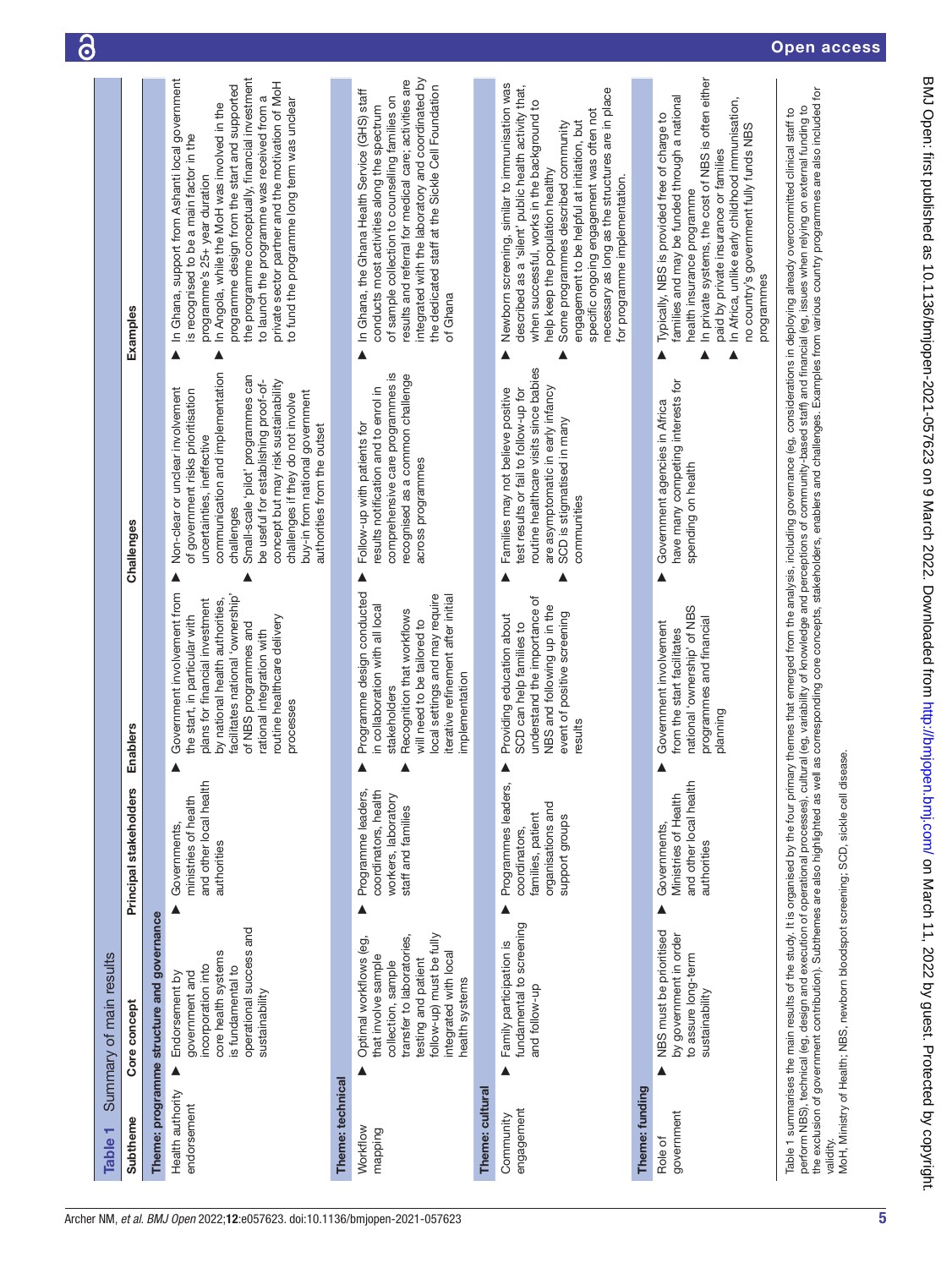<span id="page-5-0"></span>Table 2 Major lessons learnt/recommendations

| <b>Subtheme</b>                           | Lessons learnt/<br>recommendations                                                     | <b>Participant quotes</b>                                                                                                                                                                                                                                                                                                                                                                                                                                                                                                                                                                                                                                                                                                                                                                                                                                                                                                                                                                                                                                                                                                                                                                                   |  |  |
|-------------------------------------------|----------------------------------------------------------------------------------------|-------------------------------------------------------------------------------------------------------------------------------------------------------------------------------------------------------------------------------------------------------------------------------------------------------------------------------------------------------------------------------------------------------------------------------------------------------------------------------------------------------------------------------------------------------------------------------------------------------------------------------------------------------------------------------------------------------------------------------------------------------------------------------------------------------------------------------------------------------------------------------------------------------------------------------------------------------------------------------------------------------------------------------------------------------------------------------------------------------------------------------------------------------------------------------------------------------------|--|--|
| Theme: programme structure and governance |                                                                                        |                                                                                                                                                                                                                                                                                                                                                                                                                                                                                                                                                                                                                                                                                                                                                                                                                                                                                                                                                                                                                                                                                                                                                                                                             |  |  |
| Health authority<br>endorsement           | Receive endorsement by<br>government at start of<br>programming                        | It was designed as a pilot project within the Public Health Service so that it would be<br>incorporated. That was the plan right from the start. That it would end with government<br>takeover was our goal<br>The deputy minister of health was always a huge supporter. I would have the opportunity<br>to meet with her whenever I wanted to, and she was always a huge supporter of the<br>programme. The Ministry wasn't able to financially support the programme, but they made<br>sure that I was able to get around stumbling blocks. And continued to do so after the study<br>ended<br>► With our Ministry of Health, we have an official partnership because all the different hospitals<br>need to have relation with the health minister<br>There was some interest by the First Female at the time, but ultimately their involvement or-<br>especially from the Ministry of Health side was quite low                                                                                                                                                                                                                                                                                        |  |  |
| <b>Theme: technical</b>                   |                                                                                        |                                                                                                                                                                                                                                                                                                                                                                                                                                                                                                                                                                                                                                                                                                                                                                                                                                                                                                                                                                                                                                                                                                                                                                                                             |  |  |
| Workflow<br>mapping                       | Integrate NBS into the<br>local health system                                          | ► We would rely on public health nurses and doctors working in that system<br>The hospital director Helped to facilitate things primarily. So, we had a laboratory that we<br>allocated within the hospital, so he helped allocate space for us to renovate a laboratory<br>area. [This country] is one of the probably more difficult places to get either personally in and<br>out of as a human being or to get materials in and out of. So, they helped to barter some of<br>the supply chain stuff a little bit so that things weren't stuck in customs and people couldn't<br>come into the country<br>▶ Whereas initially we thought once we get the funding, we thought we're going to go straight<br>to screening. And when we went, we realised we actually had to have initial engagement<br>with the traditional leaders and also to do some counselling work before we actually did the<br>screening<br>[One of our learnings was to] start in a place where some resources already exist (nurses,<br>labs, etc) having a good lab in particular is crucial                                                                                                                                    |  |  |
| <b>Theme: cultural</b>                    |                                                                                        |                                                                                                                                                                                                                                                                                                                                                                                                                                                                                                                                                                                                                                                                                                                                                                                                                                                                                                                                                                                                                                                                                                                                                                                                             |  |  |
| Community<br>engagement                   | Maintain interest at<br>the MoH and hospital<br>administration level                   | There are a huge number of competing interests and everybody is overburdened and<br>overworked and very dedicated. So, it's really easy for people to lose sight of what - of the<br>long-term goal of all the different projects that are going on. So, it was important to keep<br>people's attention  at the ministry level and at the hospital administration level<br>The Ministry of Health was always there to snap a photo. Unfortunately, not always there to<br>do anything else                                                                                                                                                                                                                                                                                                                                                                                                                                                                                                                                                                                                                                                                                                                  |  |  |
| <b>Theme: funding</b>                     |                                                                                        |                                                                                                                                                                                                                                                                                                                                                                                                                                                                                                                                                                                                                                                                                                                                                                                                                                                                                                                                                                                                                                                                                                                                                                                                             |  |  |
| Role of<br>government                     | Obtain financial<br>commitment from<br>government prior to the<br>start of programming | ► But we have not financial support from the government. That's the real problem in most of<br>the African countries. It's the reason why we have foreigner partners for the financial support<br>. It's the reason why we can say most of our partners are foreigners<br>• [A recurrent challenge was engagement on the Ministry of Health side.] So, for example, the<br>people who we hired, these laboratory technicians, were supposed to be Ministry of Health<br>employees which  being a government employee is a complicated thing. And they-I don't<br>even think still since—from when we started the programme until now, have had official<br>quote unquote openings for jobs. So, they haven't hired anyone new into the system in five<br>or 6 years<br>There was severe engagement by the community leaders, but somehow, we could not follow<br>that through with making the government-so I think one of the major challenges that I<br>would think is really the government not only engaged by accepting that is their work, but<br>actually to get funded. So, government funding is limited. And government implementation<br>or what they have agreed to do is significantly limited |  |  |

Table 2 summarises the most consistent lessons learnt/recommendations highlighted across country programmes for each of the primary themes. Select quotes from different respondents are included to support our recommendations. Quotes have been anonymised. MoH, Ministry of Health; NBS, newborn bloodspot screening.

nurses) that worked at birth centres and were responsible for the hands-on aspects of screening (ie, conducting heel sticks, communicating with families, etc) were generally government-employed workers who had been on staff prior to the initiation of the NBS programme. In most cases, therefore, the work associated with NBS constituted a new task they were asked to perform in addition to other duties. Across the programmes, coordinating staff

played a fundamental role in organising and overseeing a vast array of logistics and managing the relationships with multiple stakeholders that variably included families, birth centre staff, SCD clinical experts, government representatives and external collaborators, including clinician colleagues and funding partners.

An important subtheme relating to staffing concerned the availability of specialised clinical 'centres of excellence'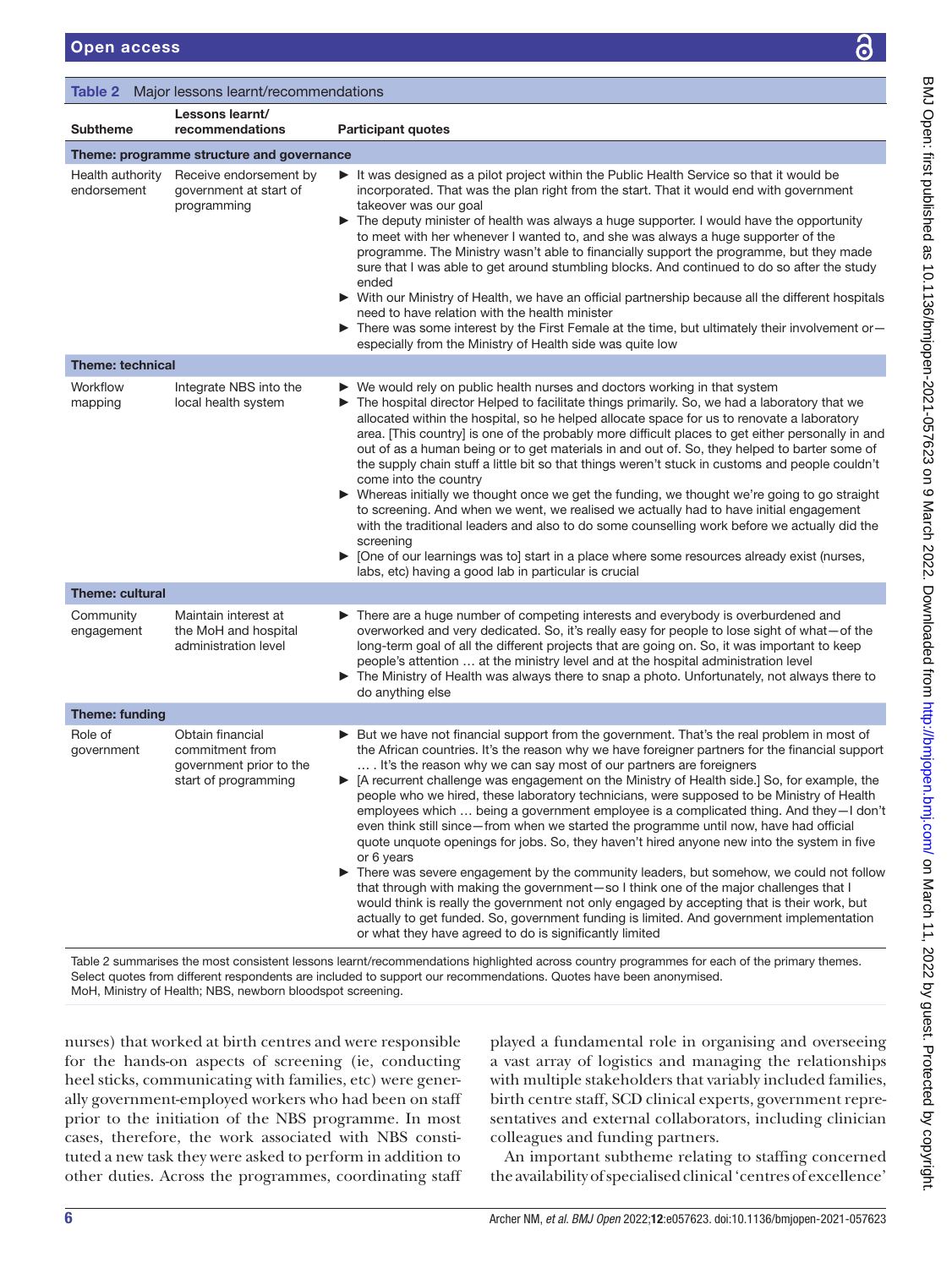that would be capable of providing holistic preventative and treatment services for individuals that were diagnosed with SCD through the NBS programmes. Participants recognised that the existence of such centres, and their accessibility to patients, was a pre-requisite to the initiation of NBS programmes such that families could be immediately offered a clinical service for follow-up on notification of positive test results.

#### Primary theme II: technical aspects

While the general workflows involved in NBS programmes are conceptually straightforward (eg, sample acquisition, laboratory testing and notification of results), the design and execution of consistent operational processes were reported by several programmes to be an intensive and challenging exercise in practice. This was felt in part to be due to the very high level of coordination that was required between practitioners at birthing sites (who were responsible for collecting specimens, organising specimen transport to the laboratory, receiving laboratory results and notifying families), technicians in laboratories (who were responsible for receiving and testing specimens, and reporting laboratory results) and coordinators that oversaw NBS programmes (responsible for ensuring adequate training of staff, reliable availability of equipment and supplies, reporting to national authorities and other activities). In one programme, the laboratory was located in a different city from the birth centres, requiring the specimens to be transported by an approximately 7-hour car ride from the birthing sites to the laboratory. Another programme shipped specimens in a sealed container at 4°C by plane to the NBS programme laboratory in another country. The ambition of most programmes was to fully integrate the NBS workflows into routine health system processes; ultimately, this was achieved to a variable degree by different programmes. All programmes had a common aim to keep the cycle duration (ie, from the time of specimen acquisition to the time when families were notified of results) as short as possible. One commonly cited reason for delays in the NBS workflow was tracking down families to share laboratory results—some families were not able to be contacted by phone, which necessitated in-person visits that were time consuming for NBS staff and not always successful.

Robust data collection and management systems were important to support workflows (ie, registering babies that underwent testing, storing laboratory results and keeping record of when families were notified of results), facilitate quality improvement of NBS programmes (ie, as a means to identify when the workflows were operating suboptimally) and generate evidence that could be used for advocacy, research or to inform health policy (eg, incidence data, cost effectiveness or impact on health outcomes). Most programmes used a hybrid model that involved some paper-based record keeping and some digital components. One of the programmes (Ghana) converted entirely to a digital 'app'-based system beginning in 2018

accessible on the phones of birth attendants, laboratory technicians and programme coordinators.

All programmes, except Nigeria (where highperformance liquid chromatography (HPLC) was used), used isoelectric focusing (IEF) as the primary technique for screening or diagnosis, and some programmes used HPLC or capillary electrophoresis for confirmatory testing after screening. While none of the programmes surveyed reported that NBS laboratory equipment was a main barrier, virtually all of the programmes reported challenges with maintaining regular maintenance of equipment or reliable access to reagents. In some cases, periodic unavailability of reagents led to delays in testing.

#### Primary theme III: cultural aspects

Some NBS programmes reported quick adoption of new technical practices by staff (eg, conducting heel sticks and managing bloodspot specimens), whereas other programmes met with some challenges in fully integrating this practice due to the perception of increased workload. Some programmes described clinical staff 'champions' who became highly dedicated to the programme (in the same way that many of the participants were), helped to advocate for the programme and trained other staff members. Ultimately, most programmes reported achieving a state of cultural adaptation resulting in a sense of pride among the programme staff for being involved in a novel programme with profound implications for the health of individuals with SCD.

Community engagement was highlighted by several programmes as an important determinant of success. It was reported that knowledge about SCD among community members varied widely and was occasionally confounded by false perceptions about the disease or stigmatisation. In some cases, the cultural aspects of community engagement were noted to be a determinant in the ability of NBS programme staff to follow-up with families to provide notification of test results (ie, if families were fearful of receiving results). Participants noted that families could also be dubious of positive results in the face of a baby who is healthy appearing (since babies with SCD are universally asymptomatic in early infancy).

### Primary theme IV: financial aspects

In all programmes, NBS services were provided free of charge to families. Participants reported an idealised scenario, where NBS programmes were entirely funded by local or national governments such that programmes were fully integrated as part of routine public health services.

Several programme leaders raised the idea of cost sharing between NBS programmes as a potential approach for reducing the costs borne by each individual programme. One example that was implemented was the shipping of laboratory specimens from one country to another for testing. Another example that was raised as a concept but not yet implemented was purchasing materials such as reagents for laboratory equipment in bulk.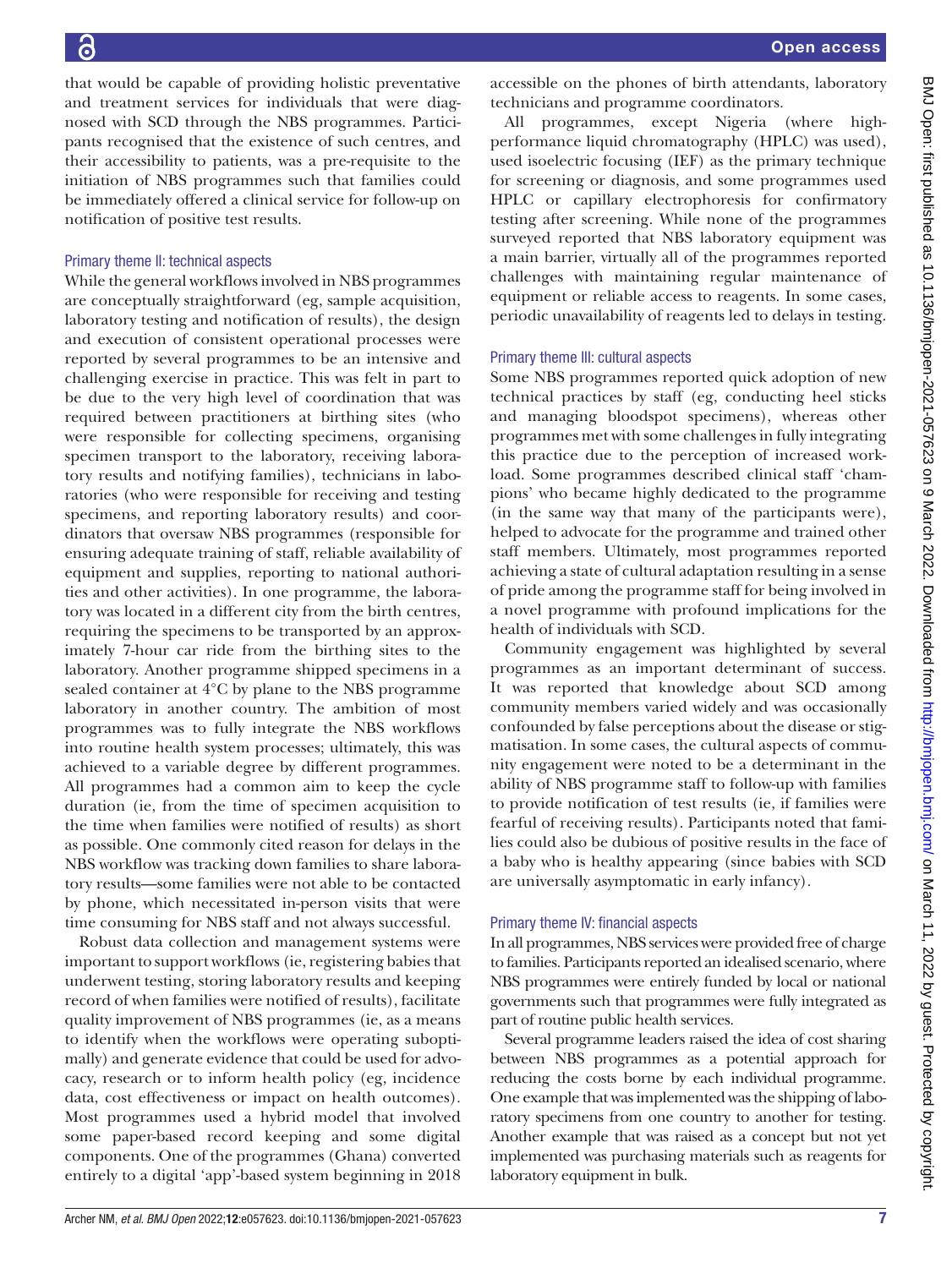All programmes received some form of external funding, defined as funding from out-of-country entities. Sources of external funding included foundations, non-governmental organisations, private sector companies and governments of other countries. Many participants reported external funding to have been an important enabler in helping to establish and/or maintain operations, and in some cases the cessation of external funding resulted in the need to scale down or halt the programme. External funding was, therefore, generally perceived to be a 'double-edge sword', whereby it had been necessary for some programmes to manifest but at the same time it complicated the attainment of long-term sustainability since permanent funding from outside sources was not feasible.

#### **DISCUSSION**

Newborn screening programmes constitute a standard approach for diagnosing SCD in several countries and are urgently needed in Africa to assure that affected individuals promptly receive essential counselling as well as preventative and therapeutic care. $2^{33}$  The reality, however, is that the establishment and sustained operation of NBS programmes in Africa is complex due to many factors. In an effort to better understand experience-based and pragmatic determinants of success, this study sought to harness lessons learnt from participants involved in establishing and operating NBS programmes that took place across West, Central and East Africa. While there are numerous published reports of progress achieved with subnational NBS programmes for SCD in individual countries, $\frac{19\,20\,23-25}{8}$  we had identified only a single previous report that analysed cross-country experiences; that study described pilot programmes in DRC and Burkina Faso and presented an excellent review of the rationale for SCD NBS programmes along with high-level guidance for selected aspects of their implementation. $34$  Thus, to the best of our knowledge, the current study involving programmes in six countries constitutes the first attempt to integrate learnings from a 'critical mass' of NBS programmes for SCD in Africa. Through standard qualitative methods, four main themes encompassing 12 subthemes emerged that highlighted enablers and barriers to implementation.

A main and crucial finding of this study was confirmation that NBS programmes for SCD are feasible to successfully implement in Africa, as evidenced by the large numbers of babies screened (eg, tens of thousands) and the long duration of screening (eg, more than 25 years) that was demonstrated in some programmes. Nevertheless, a consistent narrative emerged that feasibility did not ensure sustainability. Many of the programmes reported periodic setbacks in their capabilities to maintain their planned level of operations or to expand, and some programmes were forced to cease operations. Technical or workflow issues were never the primary challenge; rather, there was general consensus that the greatest barrier to the long-term success of NBS programmes resulted from their incomplete adoption into routine health systems. This was attributed mostly to inter-related aspects

of governance (in particular, government involvement) and funding.

Government commitment was recognised by all interviewees as an essential element of success, and government entities routinely played important roles in the design and implementation of programmes. Even so, in none of the programmes was the government the primary driver behind programme inception and, as a result, several programmes innovatively sought and applied external resources (eg, grants or philanthropy) in order to initiate NBS with the hope that demonstrated success would provide evidence that governments could use to rationalise investing in NBS programmes. While that logic stands to reason, unfortunately, none of the programmes have been fully integrated widely into public health systems despite all six of the programmes having achieved operational success in different ways. Furthermore, it is possible that external funding received from some programmes complicated the 'handover' to government agencies, even while that funding was foundational to establishing the NBS programmes in the first place, a paradox that perhaps could only be avoided by confirming full government support from the outset (ie, NBS designated as a core service and budgeted accordingly). Indeed, the longest running NBS programme in Africa (Ghana) appears to have had the most substantial commitment from local government.

Another finding was the high degree of effort and dedication on the part of teams of SCD clinicians and advocates that was required to establish NBS programmes. Planning routinely took a year or longer before screening started, during which time many team members worked without extra compensation and in addition to an already full workload. Therefore, progress in each of the NBS programmes was all the more remarkable given the natural barriers that existed to establish them. At the same time, the achievements of each programme also served to highlight how much more work is needed given the coverage gaps resulting from high numbers of unscreened babies in each country [\(figure](#page-3-0) 1). Other learnings from this study related to operational considerations (eg, data collection and management systems) and cultural aspects (eg, strengthening the education of community members about SCD and the rationale for screening).

Limitations of this study include the sample of programmes assessed, which is less than the total number of NBS programmes for SCD that have been implemented in Africa and, therefore, is associated with an inherent bias based on the selection of included programmes. For practical reasons, we surveyed a single or small number of participants from each programme, and it is possible that by involving a larger cohort then additional perspectives may have been captured. Finally, it is recognised that local factors between countries, and even within countries, can influence health programmes and so the lessons learnt in one region will not always be immediately transferable to another. The above notwithstanding, the methodology was designed to involve a sufficiently large number of programmes across different parts of the continent in order that lessons learnt would be as applicable as possible across countries.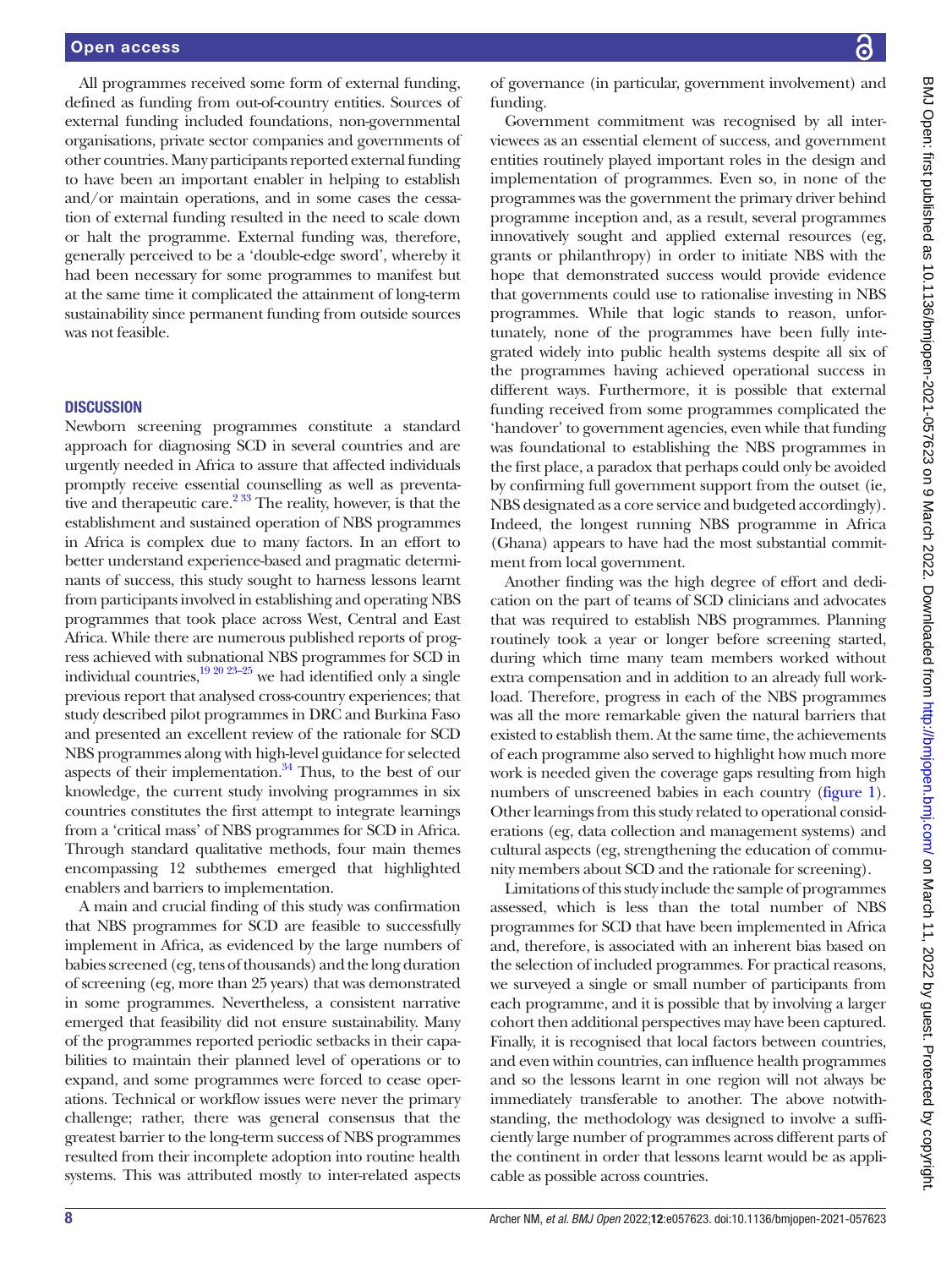**CONCLUSION** 

BMJ Open: first published as 10.1136/bmjopen-2021-057623 on 9 March 2022. Downloaded from http://bmjopen.bmj.com/ on March 11, 2022 by guest. Protected by copyright BMJ Open: first published as 10.1136/bmjopen-2021-057823 on 9 March 2022. Downloaded from <http://bmjopen.bmj.com/> on March 11, 2022 by guest. Protected by copyright.

Africa may be a priority in order to improve the timely detection of patients and promote optimal health outcomes. Author affiliations <sup>1</sup> Division of Hematology/Oncology, Dana-Farber/Boston Children's Cancer and Blood Disorders Center, Boston, Massachusetts, USA <sup>2</sup>Evelina London Children's Hospital, London, UK 3 Muhimbili University of Health and Allied Sciences, Dar es Salaam, Tanzania 4 Institut de Recherche Biomédicale/CEFA and Centre Hospitalier Mère–Enfant Monkole, Kinshasa, Congo 5 Texas Children's Cancer and Hematology Centers, Houston, Texas, USA <sup>6</sup>Division of Hematology, Cincinnati Children's Hospital Medical Center, Cincinnati, <sup>7</sup>Department of Paediatrics and Child Health, Bugando Medical Centre, Mwanza, <sup>8</sup> Ariadne Labs, Harvard T.H. Chan School of Public Health, Boston, Massachusetts, <sup>9</sup>Department of Global Health, Novartis Institutes for Biomedical Research, Cambridge, Massachusetts, USA <sup>10</sup>Sickle Cell Foundation of Ghana, Accra, Ghana ORCID iDs **REFERENCES** 

#### Twitter Natasha M Archer [@NatashaArcherMD](https://twitter.com/NatashaArcherMD)

Ohio, USA

Tanzania

USA

Contributors NMA, BI, NH, JS and KO-F planned the study, developed the interview guides and related questions, recruited participants and reviewed revisions, including final revision. NMA, BI, NH and JS reviewed the transcripts and data and wrote the initial draft of the paper. JM, SN, LT, VNT, PTM and EEA shared their work with the newborn bloodspot screening programmes in respective countries and reviewed revisions, including final revision. NMA is responsible for the overall content as the guarantor.

This study codified learnings that may be useful to help inform the design and conduct of future NBS programmes for SCD in Africa. A key finding was that the capability of establishing a new programme was not a guarantee that the programme would endure; on the contrary, some aspects of programmes that were recognised enablers of their establishment (eg, funding from external sources) may have ultimately confounded sustainability (ie, by complicating ownership from government entities). Put another way, simply demonstrating that a programme is feasible, and gathering evidence to show it is associated with positive outputs and health outcomes, may not be sufficient to garner the support needed to sustain the programme in the long term. Being aware of this scenario at the outset may help stakeholders to emphasise certain aspects of programme design, including the role of government, with an aim to incorporate NBS programmes into routine public health services. As such, continuing to increase awareness of the burden of SCD and the critical importance of NBS among policymakers in

Funding This work was supported by National Institutes of Health (grant number: K23-HL148548-01A1) and the National Institute of Diabetes and Digestive and Kidney Diseases (grant number: 1K08DK123386-01A1). Novartis provided funding for the qualitative researcher (NH) to participate in this study.

Map disclaimer The inclusion of any map (including the depiction of any boundaries therein), or of any geographic or locational reference, does not imply the expression of any opinion whatsoever on the part of BMJ concerning the legal status of any country, territory, jurisdiction or area or of its authorities. Any such expression remains solely that of the relevant source and is not endorsed by BMJ. Maps are provided without any warranty of any kind, either express or implied.

Competing interests NMA received clinical trial fees from Global Blood Therapeutics outside of this submitted work. VNT has served as a consultant for Novartis Pharmaceuticals, Global Blood Therapeutics, Forma Therapeutics and Perkin Elmer. JS is an employee of the Novartis Institutes for BioMedical Research. BI received support to attend a virtual meeting from Novartis PLC, payment for

educational events from Novartis PLC and Global Blood Therapeutics, participated on a data safety monitoring board/advisory board for Astrazeneca, Novartis PLC and Global Blood Therapeutics and was the chair of a national haemoglobinopathy panel in England. KO-F has served as a consultant for Novartis PLC.

#### Patient consent for publication Not applicable.

Ethics approval This study involves human participants, and was approved by the institutional review board (IRB) of Boston Children's Hospital (IRB-P00025918). The IRB reviewed the above referenced protocol and determined that it qualifies as exempt from the requirements of 45 CFR 46. This protocol was determined to be exempt because it is limited to research activities in which the only involvement of human subjects will be in the following category/ies described in 45 CFR 46.101. (b): research conducted in established or commonly accepted educational settings, involving normal educational practices, such as (a) research on regular and special education instructional strategies or (b) research on the effectiveness of or the comparison among instructional techniques, curricula or classroom management methods. Participants gave informed consent to participate in the study before taking part.

Provenance and peer review Not commissioned; externally peer reviewed.

Data availability statement No data are available. Not applicable as background questions and the interview guide are provided in the online supplemental materials.

Supplemental material This content has been supplied by the author(s). It has not been vetted by BMJ Publishing Group Limited (BMJ) and may not have been peer-reviewed. Any opinions or recommendations discussed are solely those of the author(s) and are not endorsed by BMJ. BMJ disclaims all liability and responsibility arising from any reliance placed on the content. Where the content includes any translated material, BMJ does not warrant the accuracy and reliability of the translations (including but not limited to local regulations, clinical guidelines, terminology, drug names and drug dosages), and is not responsible for any error and/or omissions arising from translation and adaptation or otherwise.

Open access This is an open access article distributed in accordance with the Creative Commons Attribution Non Commercial (CC BY-NC 4.0) license, which permits others to distribute, remix, adapt, build upon this work non-commercially, and license their derivative works on different terms, provided the original work is properly cited, appropriate credit is given, any changes made indicated, and the use is non-commercial. See: [http://creativecommons.org/licenses/by-nc/4.0/.](http://creativecommons.org/licenses/by-nc/4.0/)

Natasha M Archer <http://orcid.org/0000-0002-6460-5872> Patrick T McGann <http://orcid.org/0000-0001-6198-4785>

- <span id="page-8-0"></span>1 Weatherall DJ. The challenge of haemoglobinopathies in resourcepoor countries. *[Br J Haematol](http://dx.doi.org/10.1111/j.1365-2141.2011.08742.x)* 2011;154:736–44.
- <span id="page-8-6"></span>2 Piel FB, Hay SI, Gupta S, *et al*. Global burden of sickle cell anaemia in children under five, 2010-2050: modelling based on demographics, excess mortality, and interventions. *[PLoS Med](http://dx.doi.org/10.1371/journal.pmed.1001484)* 2013;10:e1001484.
- <span id="page-8-1"></span>3 Pauling L, Itano HA, Singer SJ. Sickle cell anemia a molecular disease. *[Science](http://dx.doi.org/10.1126/science.110.2865.543)* 1949;110:543–8.
- <span id="page-8-2"></span>4 Eaton WA. Hemoglobin S polymerization and sickle cell disease: a retrospective on the occasion of the 70th anniversary of Pauling's science paper. *[Am J Hematol](http://dx.doi.org/10.1002/ajh.25687)* 2020;95:205–11.
- <span id="page-8-3"></span>5 Vichinsky E, Hurst D, Earles A, *et al*. Newborn screening for sickle cell disease: effect on mortality. *[Pediatrics](http://dx.doi.org/10.1542/peds.81.6.749)* 1988;81:749–55.
- 6 Consensus conference. Consensus conference. newborn screening for sickle cell disease and other hemoglobinopathies. *[JAMA](http://dx.doi.org/10.1001/jama.1987.03400090089040)* 1987;258:1205–9.
- <span id="page-8-4"></span>7 Gaston MH, Verter JI, Woods G, *et al*. Prophylaxis with oral penicillin in children with sickle cell anemia. A randomized trial. *[N Engl J Med](http://dx.doi.org/10.1056/NEJM198606193142501)* 1986;314:1593–9.
- 8 Davies EG, Riddington C, Lottenberg R, *et al*. Pneumococcal vaccines for sickle cell disease. *[Cochrane Database Syst Rev](http://dx.doi.org/10.1002/14651858.CD003885.pub2)* 2004:CD003885.
- <span id="page-8-5"></span>9 Newborn screening for sickle cell disease and other hemoglobinopathies. *NIH Consensus Statement Online* 1987;6:1–22.
- 10 Quinn CT, Rogers ZR, McCavit TL, *et al*. Improved survival of children and adolescents with sickle cell disease. *[Blood](http://dx.doi.org/10.1182/blood-2009-07-233700)* 2010;115:3447–52.
- 11 Therrell BL, Lloyd-Puryear MA, Eckman JR, *et al*. Newborn screening for sickle cell diseases in the United States: a review of data spanning 2 decades. *[Semin Perinatol](http://dx.doi.org/10.1053/j.semperi.2015.03.008)* 2015;39:238–51.